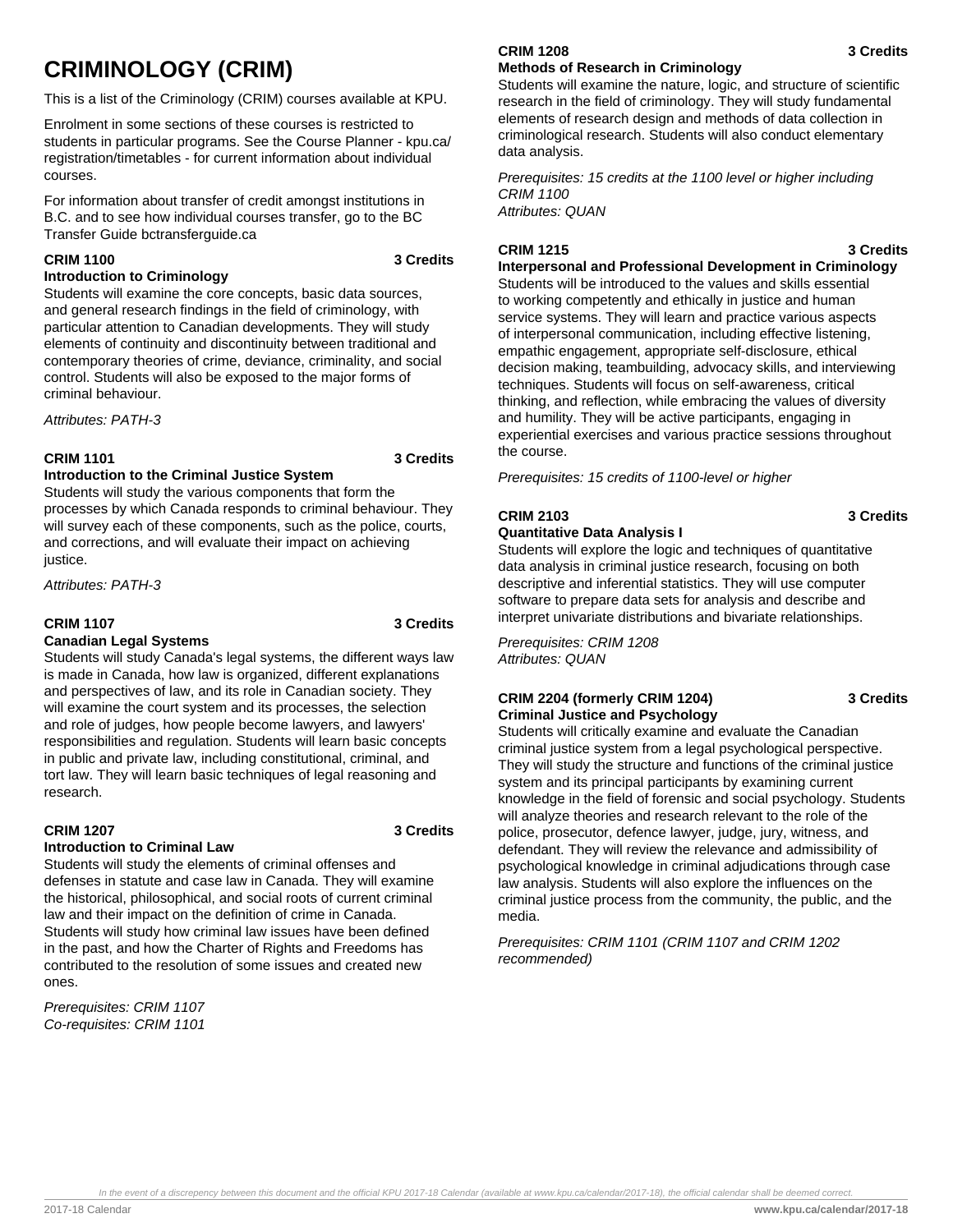# **CRIM 2205 3 Credits**

# **Crime, Criminal Justice, and the Media**

Students will critically examine the various ways in which crime and criminal justice are constructed in the media. They will explore crime and criminal justice representations in various media including films, television, print, and new media. Students will analyze how media constructions influence and shape historical and contemporary perceptions of crime and justice issues.

Prerequisites: CRIM 1100

#### **CRIM 2211 (formerly CRIM 1211) 3 Credits Introduction to Policing**

Students will examine the organizations, structures, and operations of Canadian policing. They will explore the institution of the public police and the practice of policing, policing history, theoretical perspectives on the role and function of policing, police subculture, and police-community relationships. Students will analyze police powers and the exercise of discretion, police procedures, operations, and governance accountability. They will also learn about emerging dimensions in policing research, including the expansion of pluralized or private forms of policing.

Prerequisites: CRIM 1101

#### **CRIM 2214 (formerly 1214) 3 Credits Corrections: Theory and Practice**

Students will develop an understanding of the history, theory, and philosophy of corrections and correctional practice, including the role of ideology in punishment and control, alternatives to incarceration, the organization and interaction of various correctional agencies and offender populations, and current trends in correctional practice. They will consider the lived experience of correctional staff and offenders and relationships of power, resistance, and identity within correctional settings. Students will explore international and North American developments in corrections.

Prerequisites: CRIM 1100 and CRIM 1101

# **CRIM 2249 (formerly CRIM 1249) 3 Credits Youth Justice**

Students will study the definition and control of youth misconduct in an historical and contemporary context. They will become familiar with the ways in which the definition of youth delinquency changes with shifting philosophical and sociopolitical circumstances with an emphasis on how these circumstances play out in a Canadian context. Students will critically analyze the historical and contemporary youth justice models in Canada. They will also learn theories of juvenile delinquency. Students will assess the social impact of programs and services implemented to deal with young offenders.

Prerequisites: CRIM 1101

# **CRIM 2330 3 Credits**

# **Psychological Explanations of Criminal Behaviour**

Students will be introduced to and critically examine neurophysiological, bio-genetic, psychiatric, and psychological explanations of deviant and criminal behaviour. They will give special attention to research that explores associations between criminality and genetics, brain chemistry, the endocrine system, mental disorders, personality, moral development, and various forms of social learning.

Prerequisites: PSYC 1100 or PSYC 1200 or 76 credits of PSYN

# **CRIM 2331 3 Credits**

### **Sociological Explanations of Criminal Behaviour**

Students will explore various sociological explanations for crime, criminality, and disorder. They will examine topics such as functionalism, social disorganization, sub-cultural theory, differential association, differential opportunity, strain theory, control theory, labelling, conflict theory, radical, feminist, and other critical perspectives including postmodern approaches. Students will critically evaluate each approach for strengths and weaknesses and assess each perspective as an explanation for contemporary forms of crime and disorder.

Prerequisites: CRIM 1100 or SOCI 1125

# **Canadian Criminal Justice Administration**

Students will examine issues in the administration of criminal justice in Canada with regard to accountability, change and impact. They will use theories of state and society to analyze criminal justice events, institutions, organizations, and processes, and locate them within a broader socio-political context. Students will examine the role of the judiciary, the administration, the legislature, and other groups and movements in the development of criminal justice policy and will consider the impact and application of scholarly research and views on policy development.

Prerequisites: CRIM 1101 and 1107

### **CRIM 2355 3 Credits**

### **Police Deviance and Accountability**

Students will analyze the issue of police accountability and address the social, political, organizational, and psychological factors that contribute to police deviance. They will examine corruption, perjury, the use of excessive force, and personal or family repercussions of work pressures. Students will also examine systemic racial, gender, and class discrimination and society's response to police deviance. They will spend time analyzing the unique Canadian aspects of this topic.

Prerequisites: CRIM 1101

# **CRIM 3000 3 Credits**

### **Justice/Injustice**

Students will critically examine the concept of justice with respect to ongoing struggles for a just society. They will use a historical overview to explore how contemporary societies position themselves in relation to justice and injustice, including colonialism, post-colonialism, globalization, and counterhegemonic movements. Students will be provided an opportunity to deconstruct taken for granted notions of how "justice" has become embedded in contemporary society. They will critically examine the interface between individual, collective, institutional, and global forces, and their impact on justice-related issues. Students will focus on the following paradigms of justice: social, restorative, retributive, distributive, and community. They will gain a critical understanding of the relationship between justice and injustice using both theory and praxis, while working in the classroom and the field.

Note: This is a seminar course.

Prerequisites: CRIM 2341 and 6 credits of ENGL at the 1100 level or higher

In the event of a discrepency between this document and the official KPU 2017-18 Calendar (available at www.kpu.ca/calendar/2017-18), the official calendar shall be deemed correct.

# **CRIM 2341 3 Credits**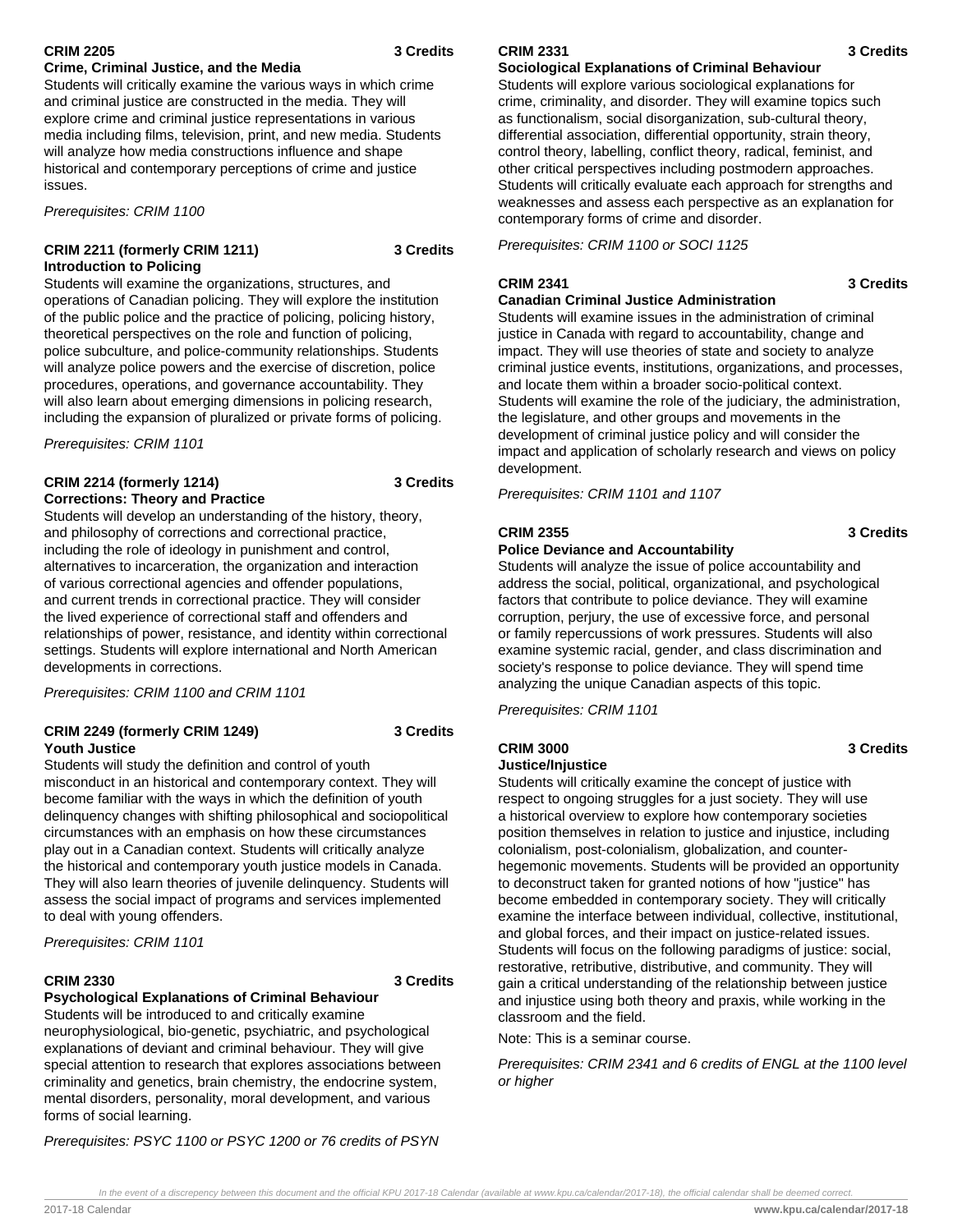#### **CRIM 3100 3 Credits Advanced Theories of Crime and Community**

Students will critically examine theoretical and empirical issues in crime and community research. They will study the ways in which structural, cultural, and institutional components of communities impact crime and delinquency. Students will also examine the effect of crime and delinquency on communities.

Prerequisites: CRIM 2330 and 2331 and 6 credits of ENGL at the 1100 level or higher

#### **CRIM 3103 3 Credits**

#### **Quantitative Data Analysis II**

Students will learn the important role that theory plays in guiding quantitative data analysis in criminal justice research. They will, through the use of computer software, use regression-based techniques to assess different types of variable relationships that are theorized in the field of criminology, including those that involve direct, indirect, and conditional effects.

Prerequisites: CRIM 2103 Attributes: QUAN

#### **CRIM 3104 3 Credits**

#### **Qualitative Research Methods**

Students will learn the theory and practice of qualitative inquiry in criminological and criminal justice research. They will examine and assess data collection procedures that may include interviews, observation, and focus groups, and will evaluate strategies for organizing and analyzing qualitative data. Students will apply learned principles to selected examples.

Prerequisites: CRIM 1208 and 6 credits of ENGL at the 1100 level or higher

#### **CRIM 3111 3 Credits**

# **Contemporary Sociological Criminology**

Students will examine contemporary trends in sociological criminology. They will review current themes and debates arising from a variety of theoretical perspectives. Students also will explore how an increasing emphasis on integrative model building influences sociological thinking in criminology. They will critically assess policy implications arising from recent developments in sociological criminology.

Note: This is a seminar course.

Prerequisites: 60 undergraduate credits including CRIM 2331 and 6 credits of ENGL at the 1100 level or higher

# **CRIM 3113 3 Credits**

### **Critical Criminology**

Students will examine the core elements of critical analysis within criminology and will assess their application to the study of crime and social control. They will differentiate between alternative critical perspectives in terms of underlying assumptions and conceptions of power and inequality in society.

Prerequisites: CRIM 1100 and 2331 and 6 credits of ENGL at the 1100 level or higher

#### **CRIM 3115 3 Credits Crime Mapping**

Students will examine the use of geographic information systems (GIS) techniques as applied to crime analysis and criminal investigations. They will critically analyze the developments within the past decade in the use of geographical concepts/methodology toward the spatial-statistical analysis of criminal activity. Students will conduct spatial analyses of criminal activity and criminal patterns via geographic software. They will critically analyze the interrelationships between various methodological and practical issues pertaining to applied crime mapping versus academic criminological spatial analyses.

Prerequisites: CRIM 2103 and 6 credits of ENGL at the 1100 level or higher

## **CRIM 3118 3 Credits**

#### **White-Collar and Corporate Crime**

Students will critically analyze conceptualizations of white-collar crime, corporate crime, and elite deviance. They will examine constructions of social harm and theoretical explanations of political, environmental, occupational, and corporate criminality. Students will study societal reactions to, and the prevention and regulation of, white-collar crime, corporate crime and elite deviance.

Prerequisites: CRIM 1100 and (CRIM 2331 or 2341) and 6 credits of ENGL at the 1100 level or higher

# **CRIM 3120 3 Credits**

# **Organized Crime**

Students will apply criminological theory with a specific application to the phenomenon of organized crime. They will analyze the construction of "gang" and "organized crime." Students will study the global issues surrounding organized crime being a global issue that involves drug trafficking, human trafficking, money laundering, and other forms of crime. They will examine this issue from basic street gangs to sophisticated organized crime groups with a focus on prevention, intervention, and suppression. Students will also contest notions of organized crime and the relationship that often exists between organized crime and legitimate entities such as corporations and the state. Students will examine in depth the "push" and "pull" of gang life in British Columbia.

Prerequisites: 45 credits at the 1100 level or higher and 6 credits of ENGL at the 1100 level or higher

# **CRIM 3211 3 Credits**

#### **Policing and Community**

Students will analyze the history, theory, and organizational features of community policing, with an emphasis on the Canadian context. They will critically examine the history and current dynamics of police-community relations. Students will explore the historical antecedents of contemporary community policing strategies, relationships between current and emerging policing models, and research on the impact and effectiveness of community policing. They will examine problem-oriented, preventative, and intelligence-led models of policing. Students will examine critiques of police-community relations.

Prerequisites: CRIM 2211 and 6 credits from ENGL courses at the 1100 level or higher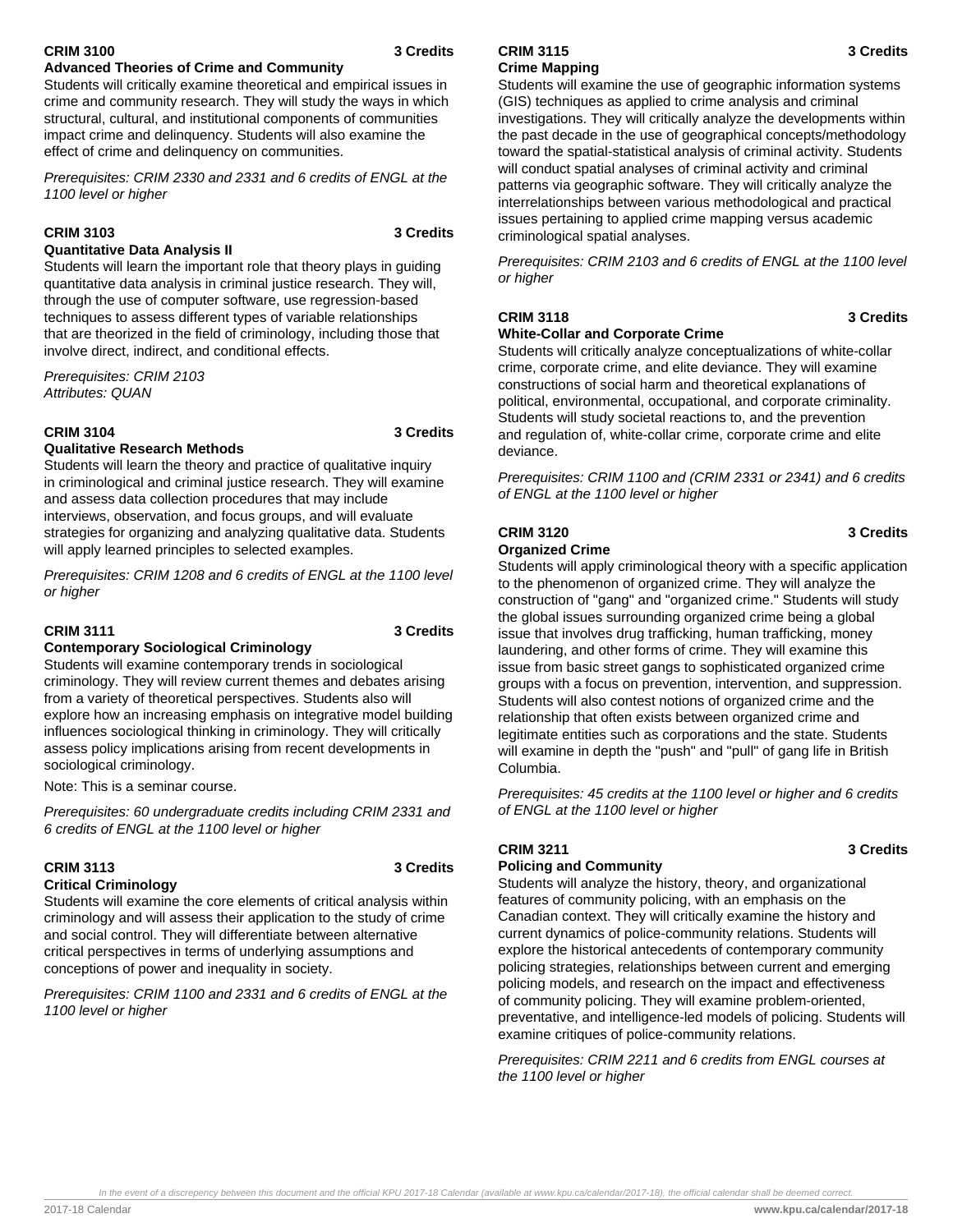#### **CRIM 3213 3 Credits Community Corrections**

# **Law and Society**

Students will critically evaluate the role of community corrections as an alternative to incarceration and as an approach to rehabilitation and community integration. They will critically examine such community-based programs as probation and intermediate sanctions including conditional sentencing. Students will critically evaluate conditional release programs such as parole and statutory release. They will critically analyze community corrections models and existing programs and sanctions as well as the challenges of working with offenders in community Students will learn about the relationship of law to different social and political structures. They will study the processes of making, enforcing and reforming law, from different sociological, historical, and jurisprudential perspectives. Students will study the development of public opinion about law within communities and in the broader society, and the role of public opinion in law reform. They will consider the role of legal reform in defining crime and deviance.

Prerequisites: CRIM 2341 and (CRIM 2330 or CRIM 2331) and 6 credits of ENGL at the 1100 level or higher

### **CRIM 3307 3 Credits**

#### **Issues in Conflict Resolution**

Students will learn and practice theories of conflict resolution such as negotiation, mediation, nonviolent communication, and advocacy. They will study emerging uses of conflict resolution in the justice system and in other settings within the community. Students will develop conflict resolution skills through study, roleplaying, and group work.

Note: This is a seminar course.

Prerequisites: 60 credits from courses at the 1100 level or higher, including (a) CRIM 1215 and (b) 6 credits from courses in ENGL

# **CRIM 3310 3 Credits**

# **Restorative Justice**

Students will critically examine the restorative justice paradigm and the history, philosophy, vision, and practices of restorative justice. They will analyze issues related to the pursuit of justice through restorative and community-based approaches to conflict. Students will gain insight by juxtaposing the lens of crime and punishment with the lens of harm and healing, exploring in the process the importance of values and relationships. Students will critically examine the roles of victims, offenders, community, and government. They will assess Canadian and international examples of restorative approaches in a variety of settings. Prerequisites: 45 credits of 1100 or higher, including (CRIM 1101) and (6 credits of ENGL at the 1100 level or higher)

**CRIM 3351 (formerly CRIM 1251) 3 Credits Philosophy of Law**

Students will study theories about the purpose and function of law from various historical eras. They will study major philosophical movements and perspectives on law including natural law, legal positivism, legal formalism, legal realism, law and economics and critical legal studies. Students will apply these philosophies and perspectives to current legal issues relating to topics such as rights, punishment and justice.

Note: this is a seminar course

Prerequisites: CRIM 2341 and 6 credits of ENGL at the 1100 level or higher

**CRIM 3217 3 Credits Women, Crime, and Justice**

1100 level or higher

#### Students will develop an historical and analytical overview of female offending and female victimization. They will take into account the function of gender in criminality and victimization and the social responses to crime and victimization. Students will examine various theories of female crime and delinquency, with an emphasis on feminist theories. They will focus on patterns of control, punishment, and policies and their implementation,

Prerequisites: (CRIM 2214 or 2341) and 6 credits of ENGL at the

as they affect women and girls in contact with the law. For graduation purposes students with credit for CRIM 2213 cannot take CRIM 3217 for further credit.

Prerequisites: 45 credits from courses at the 1100 level or higher, including (a) ENGL 1100 (b) 3 further credits from a course in ENGL,(c) CRIM 1100 and CRIM 1101

### **CRIM 3249 3 Credits**

settings.

**Issues in Youth Justice** Students will critically and comparatively analyze current issues in youth justice. They will study issues such as the social construction of youth problems, youth and the media, the culture of crime, and street youth. Students will examine the overrepresentation of minority youth in the youth justice system, gender issues in justice, etiology of specific youth offending, realities and challenges of sentencing youth, and rehabilitative and alternative measure practices.

Prerequisites: CRIM 2249 and 6 credits of ENGL at the 1100 level or higher

#### **CRIM 3302 (formerly CRIM 1202) 3 Credits Procedure and Evidence**

Students will learn the fundamentals of the law of criminal procedure and criminal evidence in Canada and will critically assess the policies behind the law. They will examine issues relating to charges, bail hearings, preliminary hearings, trials and appeals. Students will study the law on collecting and presenting evidence in light of current constitutional, statutory and common law limitations, and will compare criminal process with civil process.

Prerequisites: CRIM 2341 and 1207 and 6 credits of ENGL at the 1100 level or higher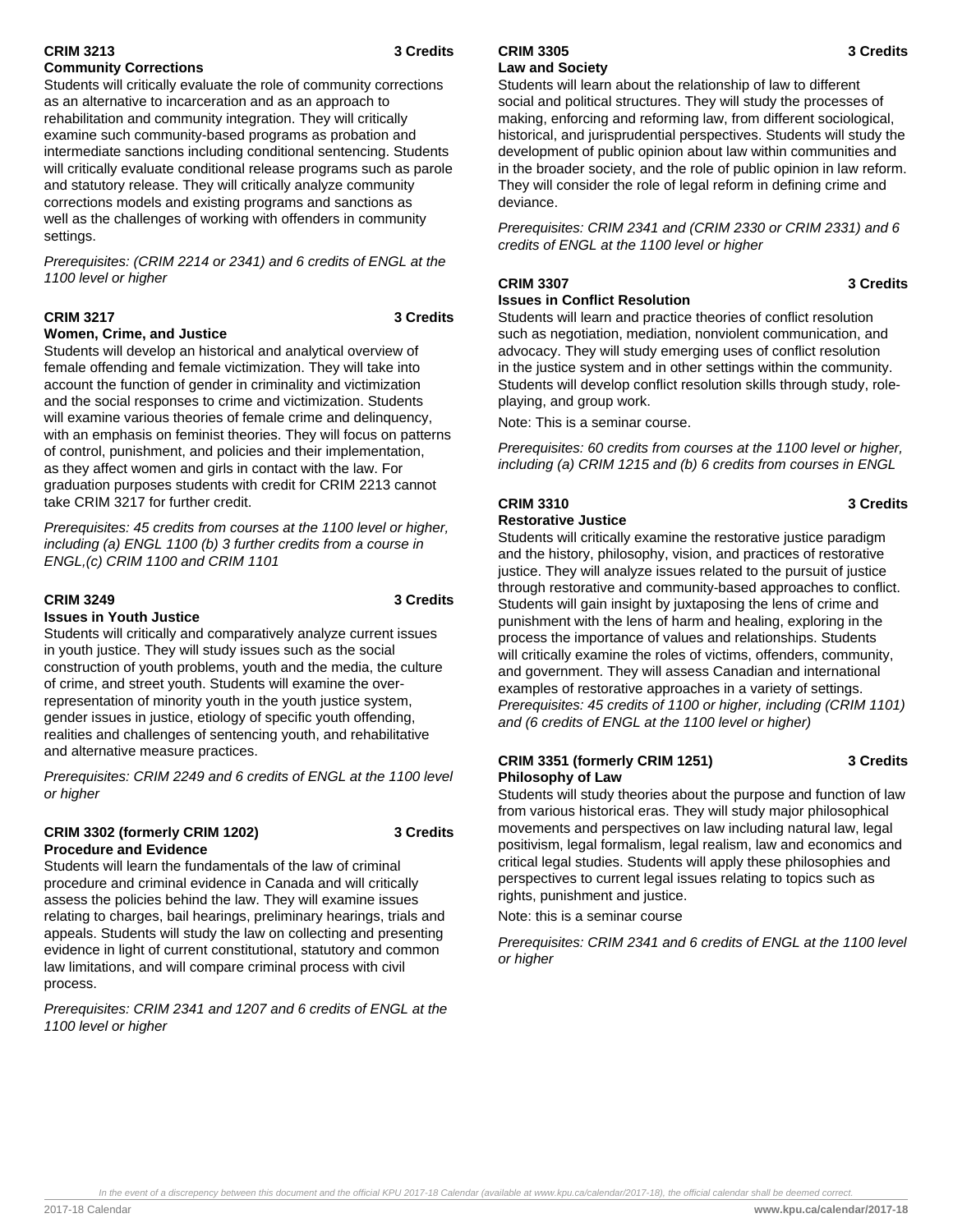#### **CRIM 3512 3 Credits Mental Disorder and Canadian Law**

Students will critically examine the role mental disorder plays in Canadian civil and criminal proceedings. They will focus on the ways in which mentally disordered individuals are subject to different legal procedures and considerations in Canada. Students will examine the forensic assessment of mental disorder and its relationship to various legal standards and issues including civil commitment, the right to refuse treatment, fitness to stand trial, criminal responsibility, and dangerous and long-term offender hearings.

Prerequisites: CRIM 2341 and 6 credits of ENGL at the 1100 level or higher

#### **CRIM 3800 6 Credits**

# **Service Learning in Criminology and Justice**

Students will volunteer for a not-for-profit social service agency or other community group that is mandated to address issues related to criminology and/or social justice. They will integrate criminological theory, concepts, and methods with their own direct experience of working in a community agency. Students will also be involved in weekly classroom meetings with classmates to share experiences, self-reflections, and insights about their volunteer work. They will reflect on, and analyze, the connections and disconnections between 'academic' and other sources of knowledge at play at the community level.

Note: This is a seminar course combined with service learning.

Note: The volunteer placement will be established in advance in consultation with the instructor.

Prerequisites: 45 credits of 1100 or higher including CRIM 1215 and 6 credits of ENGL at the 1100 level or higher

#### **CRIM 4112 3 Credits**

#### **Contemporary Psychological Criminology**

Students will critically analyze a diverse spectrum of contemporary perspectives in psychological criminology. They will evaluate the explanatory scope and testability of theoretical models in the field. Students will critically assess policy implications arising from recent developments in psychological criminology.

Note: This is a seminar course.

Prerequisites: 60 credit hours including CRIM 2330 and 6 credits of ENGL at the 1100 level or higher

#### **CRIM 4150 3 Credits Directed Studies**

Students will carry out a detailed investigation of a criminological topic consisting of readings and research, under the supervision of a faculty member with expertise in the area. They will be required to identify relevant sources of information and to develop a comprehensive understanding of their topic, in addition to submitting a final assignment.

Note: Students may take this course a maximum of three times for further credit on different topics. Departmental permission is required as this course has limited offerings.

Prerequisites: CRIM 2330 and 2331 and 2341 and 6 credits of ENGL at the 1100 level or higher

### **Community Criminal Justice Project I**

Students will collectively participate in one or more stages of a community-based research project overseen by a faculty member. They will investigate, describe and analyze one or more criminal justice issues in the context of the specific community, drawing on historical sources, theory and comparable research from other projects and other communities. Students will identify and work with community stakeholders to communicate and evaluate their research findings

Prerequisites: (CRIM 3103 or CRIM 3104 or PSYC 3300) and permission of the instructor

#### **CRIM 4155 6 Credits**

#### **Community Criminal Justice Project II**

Students will participate in one or more stages of a research process within the context of a project overseen by a faculty member. They will conduct a literature review focusing on issues related to either the specific stage(s) of the research process in which they will be involved, or to the substantive focus of the research project. Students will relate their findings to research design, implementation, data analysis, and/or communication of results.

Prerequisites: CRIM 3103 and CRIM 3104

#### **CRIM 4201 3 Credits**

#### **Community Safety and Crime Prevention**

Students will critically examine initiatives that can be undertaken at the community level to prevent crime and promote public safety. They will study crime prevention approaches that target elements of the built environment as well as the social and economic conditions that are linked to offending behaviour. Students will assess crime prevention and public safety not only in local neighbourhoods, but also at the municipal, provincial, national, and international levels.

Note: This is a seminar course.

Prerequisites: CRIM 2331 and 6 credits of ENGL at the 1100 level or higher

#### **CRIM 4235 3 Credits**

# **Minorities and the Criminal Justice System**

Students will critically analyze the practices of othering. They will learn how these practices separate, exclude and disempower based on profiles organized by race, ethnicity, nationality, gender, sexuality, religion, education, ability, socio-economic status and/ or other such categorizations. Students will examine relations of power between minorities and majorities within and with the criminal justice system, investigating processes of criminalization, victimization, oppression, colonization and resistance.

Note: This is a seminar course.

Prerequisites: All of: (a) CRIM 2311 or 2341 (b) ENGL 1100 and (c) 3 credits from courses in ENGL at the 1100 level or higher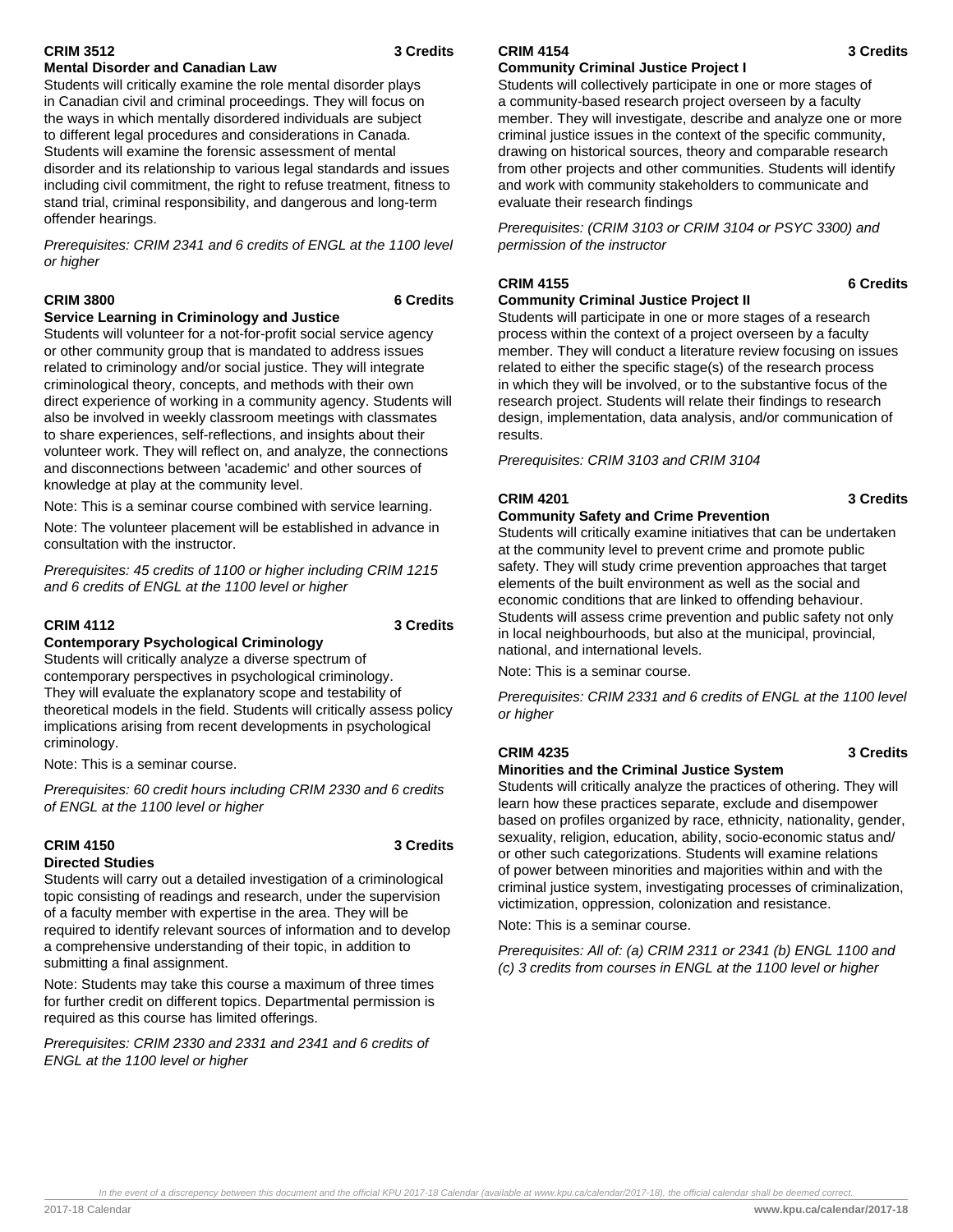# **CRIM 4240 3 Credits**

# **Indigenous Peoples and Justice**

Students will examine the historical and contemporary experiences of Indigenous peoples and the justice system in Canada utilizing a decolonized perspective. They will explore systemic and institutional racism as well as the impacts of residential schools and the effects of colonialism on traditional values and culture. Students will learn about evolving Indigenous legal rights and the challenges Indigenous peoples face relating to land claims, self-government, and access to resources. They will also examine risk factors relating to victimization and criminalization. Students will gain insight and understanding of various Indigenous teachings, worldviews, culturally relevant healing, crime prevention, and restorative justice, through learning from an Indigenous perspective.

Prerequisites: 45 credits of 1100 or higher including 6 credits of ENGL at the 1100 level or higher

## **CRIM 4245 3 Credits**

### **Indigenous Activism**

Students will examine historical and contemporary Indigenous activism in the Americas. They will critically assess government and corporate intrusion on Indigenous rights and lands, and Indigenous people's collective resistance and attempts to protect inherent rights and lands. Students will study Indigenous mobilization, political organization, self-determination, resurgence, and regeneration of communities and cultures. They will examine collective strategies and tactics, specific examples of struggle, visions of social alternatives (anti-capitalist, anti-statist, anticolonial, etc.), and community social relations.

Note: Students may earn credit for only one of CRIM 4245 and INDG 4245 as they are identical courses.

Prerequisites: 45 credits at the 1100 or higher, including 6 credits of ENGL at the 1100 level or higher

### **CRIM 4300 3 Credits**

Students will critically examine the phenomenon of public regulation in Canada. They will evaluate the range of options, apart from the criminal law, that the state may use to advance its concept of the public interest, comparing strategies and enforcement as well as implications and consequences. Students will also investigate and apply the principles of administrative law developed by courts and legislatures to provide oversight to administrative and regulatory regimes.

Note: This is a seminar course.

**Administrative and Regulatory Law**

Prerequisites: CRIM 2341 and 6 credits of ENGL at the 1100-level or higher

# **CRIM 4301 3 Credits**

### **Community Advocacy and Human Rights**

Students will study the national and international evolution of human rights in public attitudes, political and legal theory, and practice. They will contrast ideas about individual human rights with collective rights, diversity, and equality. Students will consider and evaluate various strategies used by marginalized groups to achieve their goals. Students will become familiar with the legal framework of human rights in Canada, including provincial and federal legislation, the Constitution, case law, international law, and various means of articulating and advancing human rights claims and interests.

#### Note: This is a seminar course.

Prerequisites: CRIM 2341 and 6 credits of ENGL at the 1100 level or higher

#### **CRIM 4400 3 Credits**

#### **Ethics and Professional Development**

Students will analyze, critique, and apply moral and ethical reasoning in preparation for their role as practitioners in the justice field. They will examine contemporary ethical issues in justice and human service systems. Students will examine, develop, and express their own values and positions relative to ethical issues they may face as practitioners in the field. They will be active participants throughout the course, focusing on self-awareness, critical thinking, and reflection. Students will develop written, oral, reasoning, and interpersonal skills required to respond to ethically challenging situations in a competent and professional manner.

Note: This is a seminar course.

Prerequisites: 60 credits at the 1100 or higher including CRIM 1215 and 6 credits of ENGL at the 1100 level or higher

### **CRIM 4410 3 Credits**

#### **Policy and Program Evaluation**

Students will critically analyze the approaches to developing and conducting policy and program evaluations within the criminal justice system. They will examine quantitative, qualitative, and quasi-experimental methods for analyzing criminal justice initiatives, explore various goals and theories of evaluation, and learn how to interpret appropriately and communicate results. Students will analyze specific criminal justice policies and programs to illustrate possible alternative responses to social problems and the varying effects of criminal justice policies.

Note: This is a seminar course.

Prerequisites: CRIM 2341 and (CRIM 2103 or PSYC 2300 or SOCI 2365 or MATH 1115) and 6 credits of ENGL at the 1100 level or higher